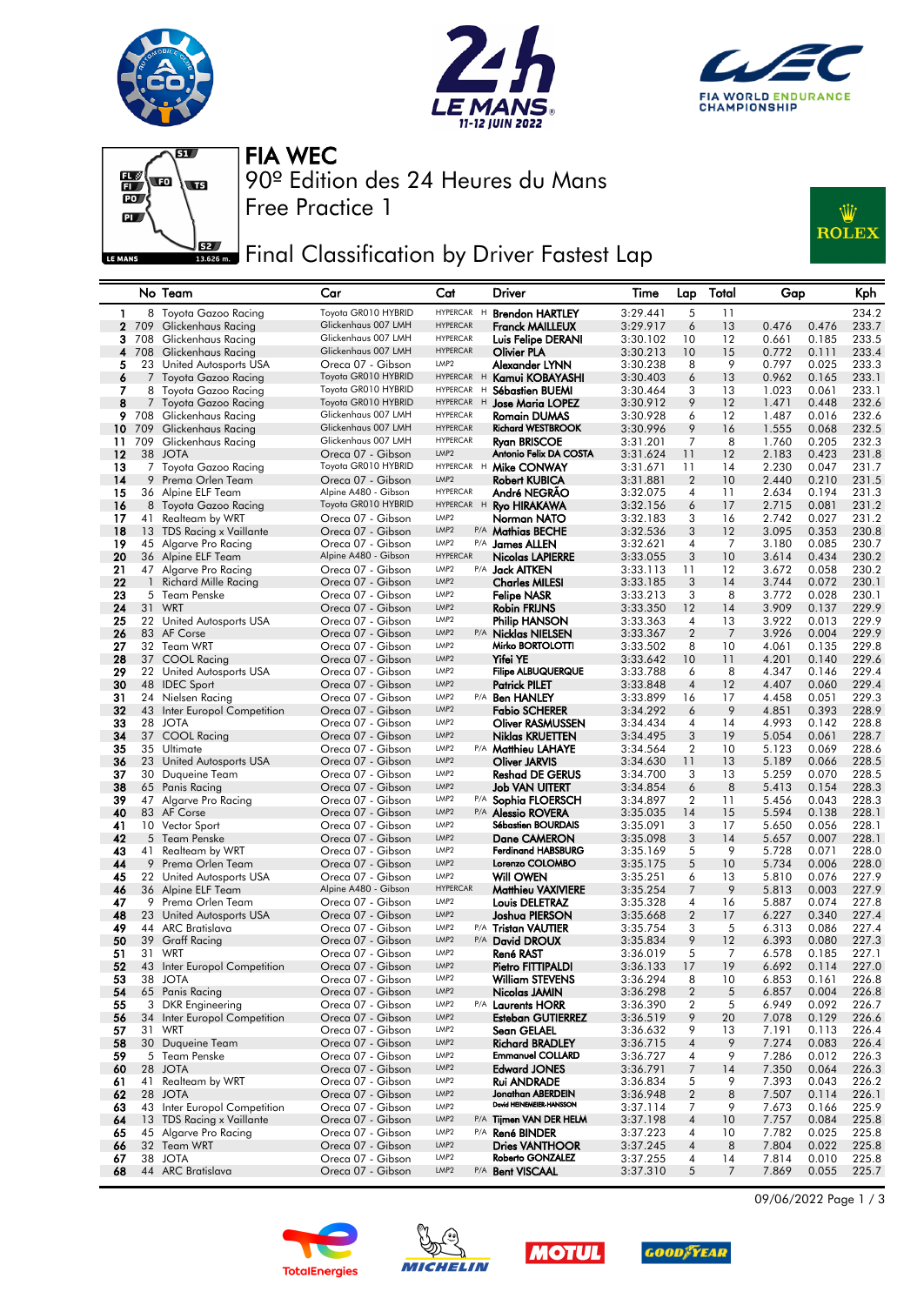







Free Practice 1 90º Edition des 24 Heures du Mans FIA WEC

## **JER** Final Classification by Driver Fastest Lap



|            |                | No Team                                            | Car                                             | Cat                                  | Driver                                        | Time                 | Lap                 | Total          | Gap              |                | Kph            |
|------------|----------------|----------------------------------------------------|-------------------------------------------------|--------------------------------------|-----------------------------------------------|----------------------|---------------------|----------------|------------------|----------------|----------------|
| 69         | -1             | <b>Richard Mille Racing</b>                        | Oreca 07 - Gibson                               | LMP <sub>2</sub>                     | Lilou WADOUX                                  | 3:37.349             | 8                   | 9              | 7.908            | 0.039          | 225.7          |
| 70         |                | 35 Ultimate                                        | Oreca 07 - Gibson                               | P/A<br>LMP <sub>2</sub>              | Jean-Baptiste LAHAYE                          | 3:37.419             | 5                   | 6              | 7.978            | 0.070          | 225.6          |
| 71         |                | 30 Duqueine Team                                   | Oreca 07 - Gibson                               | LMP <sub>2</sub>                     | Guillermo ROJAS                               | 3:37.545             | 5                   | 9              | 8.104            | 0.126          | 225.5          |
| 72         | $\overline{1}$ | Richard Mille Racing                               | Oreca 07 - Gibson                               | LMP <sub>2</sub>                     | Sébastien OGIER                               | 3:38.017             | 3                   | 9              | 8.576            | 0.472          | 225.0          |
| 73         | 48             | <b>IDEC</b> Sport                                  | Oreca 07 - Gibson                               | LMP <sub>2</sub><br>LMP <sub>2</sub> | <b>Paul LAFARGUE</b>                          | 3:38.071             | 8                   | 9              | 8.630            | 0.054          | 224.9          |
| 74<br>75   |                | 34 Inter Europol Competition<br>37 COOL Racing     | Oreca 07 - Gibson<br>Oreca 07 - Gibson          | LMP <sub>2</sub>                     | Alex BRUNDLE<br><b>Ricky TAYLOR</b>           | 3:38.286<br>3:38.338 | 5<br>$\overline{2}$ | 5<br>5         | 8.845<br>8.897   | 0.215<br>0.052 | 224.7<br>224.7 |
| 76         |                | 32 Team WRT                                        | Oreca 07 - Gibson                               | LMP <sub>2</sub>                     | <b>Rolf INEICHEN</b>                          | 3:38.634             | 8                   | 16             | 9.193            | 0.296          | 224.4          |
| 77         |                | 65 Panis Racing                                    | Oreca 07 - Gibson                               | LMP <sub>2</sub>                     | Julien CANAL                                  | 3:39.479             | 6                   | 7              | 10.038           | 0.845          | 223.5          |
| 78         |                | 45 Algarve Pro Racing                              | Oreca 07 - Gibson                               | LMP <sub>2</sub>                     | P/A Steven THOMAS                             | 3:39.722             | 12                  | 15             | 10.281           | 0.243          | 223.3          |
| 79         |                | 35 Ultimate                                        | Oreca 07 - Gibson                               | LMP <sub>2</sub>                     | P/A <b>François HERIAU</b>                    | 3:39.983             | 13                  | 16             | 10.542           | 0.261          | 223.0          |
| 80         |                | 3 DKR Engineering                                  | Oreca 07 - Gibson                               | LMP <sub>2</sub>                     | P/A Jean GLORIEUX                             | 3:40.049             | 4                   | 6              | 10.608           | 0.066          | 222.9          |
| 81         |                | 48 IDEC Sport                                      | Oreca 07 - Gibson                               | LMP <sub>2</sub>                     | Paul Loup CHATIN                              | 3:40.509             | 5                   | 7              | 11.068           | 0.460          | 222.5          |
| 82         |                | 24 Nielsen Racing                                  | Oreca 07 - Gibson                               | LMP <sub>2</sub>                     | P/A <b>Matthew BELL</b>                       | 3:40.741             | 3                   | 6              | 11.300           | 0.232          | 222.2          |
| 83         |                | 27 CD Sport                                        | Ligier JSP217 - Gibson                          | LMP <sub>2</sub>                     | P/A Steven PALETTE                            | 3:40.886             | 3                   | 8              | 11.445           | 0.145          | 222.1          |
| 84         |                | 39 Graff Racing                                    | Oreca 07 - Gibson                               | LMP <sub>2</sub>                     | P/A Eric TROUILLET                            | 3:41.935             | 7                   | 8              | 12.494           | 1.049          | 221.0          |
| 85         |                | 47 Algarve Pro Racing                              | Oreca 07 - Gibson                               | LMP <sub>2</sub><br>LMP <sub>2</sub> | P/A <b>John FALB</b>                          | 3:41.994             | 5                   | 15             | 12.553           | 0.059          | 221.0          |
| 86<br>87   |                | 83 AF Corse<br>13 TDS Racing x Vaillante           | Oreca 07 - Gibson<br>Oreca 07 - Gibson          | LMP <sub>2</sub>                     | P/A François PERRODO<br>P/A Philippe CIMADOMO | 3:42.178<br>3:42.785 | 6<br>11             | 12<br>18       | 12.737<br>13.344 | 0.184<br>0.607 | 220.8<br>220.2 |
| 88         | 24             | Nielsen Racing                                     | Oreca 07 - Gibson                               | LMP <sub>2</sub>                     | P/A Rodrigo SALES                             | 3:42.789             | 4                   | 9              | 13.348           | 0.004          | 220.2          |
| 89         | 39             | Graff Racing                                       | Oreca 07 - Gibson                               | LMP <sub>2</sub>                     | P/A Sébastien PAGE                            | 3:43.739             | 7                   | 8              | 14.298           | 0.950          | 219.2          |
| 90         |                | 34 Inter Europol Competition                       | Oreca 07 - Gibson                               | LMP <sub>2</sub>                     | <b>Jakub SMIECHOWSKI</b>                      | 3:44.421             | $\overline{2}$      | 6              | 14.980           | 0.682          | 218.6          |
| 91         |                | 44 ARC Bratislava                                  | Oreca 07 - Gibson                               | LMP <sub>2</sub>                     | P/A Miroslav KONOPKA                          | 3:47.172             | 12                  | 14             | 17.731           | 2.751          | 215.9          |
| 92         |                | 27 CD Sport                                        | Ligier JSP217 - Gibson                          | LMP <sub>2</sub>                     | P/A Michael JENSEN                            | 3:47.381             | 15                  | 16             | 17.940           | 0.209          | 215.7          |
| 93         |                | 27 CD Sport                                        | Ligier JSP217 - Gibson                          | LMP <sub>2</sub>                     | P/A Christophe CRESP                          | 3:51.275             | 3                   | 6              | 21.834           | 3.894          | 212.1          |
| 94         |                | 63 Corvette Racing                                 | Chevrolet Corvette C8.R                         | <b>LMGTE Pro</b>                     | Antonio GARCIA                                | 3:53.250             | 21                  | 25             | 23.809           | 1.975          | 210.3          |
| 95         |                | 64 Corvette Racing                                 | Chevrolet Corvette C8.R                         | <b>LMGTE Pro</b>                     | <b>Tommy MILNER</b>                           | 3:53.360             | 5                   | 22             | 23.919           | 0.110          | 210.2          |
| 96         |                | 63 Corvette Racing                                 | Chevrolet Corvette C8.R                         | <b>LMGTE Pro</b>                     | Jordan TAYLOR                                 | 3:53.564             | 6                   | 8              | 24.123           | 0.204          | 210.0          |
| 97         |                | 64 Corvette Racing                                 | Chevrolet Corvette C8.R                         | <b>LMGTE Pro</b>                     | Nick TANDY                                    | 3:53.667             | 13                  | 14             | 24.226           | 0.103          | 209.9          |
| 98<br>99   | 91             | Porsche GT Team                                    | Porsche 911 RSR - 19<br>Porsche 911 RSR - 19    | <b>LMGTE Pro</b><br><b>LMGTE Pro</b> | Gianmaria BRUNI<br><b>Laurens VANTHOOR</b>    | 3:54.081             | 11                  | 12             | 24.640<br>25.098 | 0.414          | 209.6          |
| 100        |                | 92 Porsche GT Team<br>52 AF Corse                  | Ferrari 488 GTE Evo                             | <b>LMGTE Pro</b>                     | Antonio FUOCO                                 | 3:54.539<br>3:54.543 | 6<br>8              | 7<br>11        | 25.102           | 0.458<br>0.004 | 209.1<br>209.1 |
| 101        |                | 92 Porsche GT Team                                 | Porsche 911 RSR - 19                            | <b>LMGTE Pro</b>                     | Michael CHRISTENSEN                           | 3:54.552             | 17                  | 19             | 25.111           | 0.009          | 209.1          |
| 102        | 74             | <b>Riley Motorsports</b>                           | Ferrari 488 GTE Evo                             | <b>LMGTE Pro</b>                     | Sam BIRD                                      | 3:54.601             | $\overline{2}$      | $\overline{4}$ | 25.160           | 0.049          | 209.1          |
| 103        | 91             | Porsche GT Team                                    | Porsche 911 RSR - 19                            | <b>LMGTE Pro</b>                     | Frédéric MAKOWIECKI                           | 3:54.830             | 3                   | 7              | 25.389           | 0.229          | 208.9          |
| 104        |                | 79 WeatherTech Racing                              | Porsche 911 RSR - 19                            | <b>LMGTE Am</b>                      | Julien ANDLAUER                               | 3:55.082             | 3                   | 6              | 25.641           | 0.252          | 208.7          |
| 105        | 91             | Porsche GT Team                                    | Porsche 911 RSR - 19                            | <b>LMGTE Pro</b>                     | <b>Richard LIETZ</b>                          | 3:55.468             | 3                   | 15             | 26.027           | 0.386          | 208.3          |
| 106        |                | 86 GR Racing                                       | Porsche 911 RSR - 19                            | <b>LMGTE Am</b>                      | Benjamin BARKER                               | 3:55.941             | 10                  | 12             | 26.500           | 0.473          | 207.9          |
| 107        |                | 33 TF Sport                                        | Aston Martin VANTAGE AMR                        | <b>LMGTE Am</b>                      | Marco SØRENSEN                                | 3:55.997             | 3                   | 11             | 26.556           | 0.056          | 207.9          |
| 108        |                | 92 Porsche GT Team                                 | Porsche 911 RSR - 19                            | <b>LMGTE Pro</b>                     | <b>Kevin ESTRE</b>                            | 3:56.115             | $\overline{2}$      | 7              | 26.674           | 0.118          | 207.8          |
| 109        |                | 52 AF Corse                                        | Ferrari 488 GTE Evo<br>Aston Martin VANTAGE AMR | <b>LMGTE Pro</b>                     | Miguel MOLINA                                 | 3:56.138             | 11                  | 16             | 26.697           | 0.023          | 207.7          |
| 110<br>111 | 98<br>777      | Northwest AMR                                      | Aston Martin VANTAGE AMR                        | <b>LMGTE Am</b><br><b>LMGTE Am</b>   | Nicki THIIM                                   | 3:56.211             | 3<br>10             | 15<br>12       | 26.770<br>26.816 | 0.073<br>0.046 | 207.7          |
| 112        | 98             | D'Station Racing<br>Northwest AMR                  | Aston Martin VANTAGE AMR                        | <b>LMGTE Am</b>                      | Tomonobu FUJII<br>David PITTARD               | 3:56.257<br>3:56.268 | 3                   | 5              | 26.827           | 0.011          | 207.6<br>207.6 |
| 113        | 74             | <b>Riley Motorsports</b>                           | Ferrari 488 GTE Evo                             | <b>LMGTE Pro</b>                     | Shane VAN GISBERGEN                           | 3:56.373             | 14                  | 15             | 26.932           | 0.105          | 207.5          |
| 114        |                | 52 AF Corse                                        | Ferrari 488 GTE Evo                             | <b>LMGTE Pro</b>                     | Davide RIGON                                  | 3:56.616             | 4                   | 8              | 27.175           | 0.243          | 207.3          |
| 115        |                | 85 Iron Dames                                      | Ferrari 488 GTE Evo                             | <b>LMGTE Am</b>                      | <b>Rahel FREY</b>                             | 3:56.663             | 9                   | 10             | 27.222           | 0.047          | 207.3          |
| 116        |                | 85 Iron Dames                                      | Ferrari 488 GTE Evo                             | <b>LMGTE Am</b>                      | Michelle GATTING                              | 3:56.875             | 7                   | 9              | 27.434           | 0.212          | 207.1          |
| 117        |                | 60 Iron Lynx                                       | Ferrari 488 GTE Evo                             | LMGTE Am                             | Raffaele GIAMMARIA                            | 3:56.940             | 4                   | 6              | 27.499           | 0.065          | 207.0          |
| 118        |                | 21 AF Corse                                        | Ferrari 488 GTE Evo                             | <b>LMGTE Am</b>                      | <b>Toni VILANDER</b>                          | 3:56.954             | 11                  | 14             | 27.513           | 0.014          | 207.0          |
| 119        |                | 86 GR Racing                                       | Porsche 911 RSR - 19                            | <b>LMGTE Am</b>                      | Riccardo PERA                                 | 3:57.004             | 4                   | 10             | 27.563           | 0.050          | 207.0          |
| 120        |                | 56 Team Project 1                                  | Porsche 911 RSR - 19                            | <b>LMGTE Am</b>                      | <b>Ben BARNICOAT</b>                          | 3:57.082             | 9                   | 13             | 27.641           | 0.078          | 206.9          |
| 121        | 77             | Dempsey - Proton Racing                            | Porsche 911 RSR - 19<br>Porsche 911 RSR - 19    | LMGTE Am<br>LMGTE Am                 | <b>Harry TINCKNELL</b>                        | 3:57.138             | 3                   | 17             | 27.697           | 0.056          | 206.9          |
| 122<br>123 | 777            | 99 Hardpoint Motorsport<br><b>D'Station Racing</b> | Aston Martin VANTAGE AMR                        | <b>LMGTE Am</b>                      | <b>Martin RUMP</b><br><b>Charles FAGG</b>     | 3:57.237<br>3:57.330 | 12<br>13            | 14<br>14       | 27.796<br>27.889 | 0.099<br>0.093 | 206.8<br>206.7 |
| 124        |                | 57 Kessel Racing                                   | Ferrari 488 GTE Evo                             | <b>LMGTE Am</b>                      | Mikkel JENSEN                                 | 3:57.333             | 9                   | 11             | 27.892           | 0.003          | 206.7          |
| 125        |                | 55 Spirit of Race                                  | Ferrari 488 GTE Evo                             | <b>LMGTE Am</b>                      | Matthew GRIFFIN                               | 3:57.345             | 12                  | 14             | 27.904           | 0.012          | 206.7          |
| 126        |                | 61 AF Corse                                        | Ferrari 488 GTE Evo                             | LMGTE Am                             | <b>Vincent ABRIL</b>                          | 3:57.392             | 4                   | 15             | 27.951           | 0.047          | 206.6          |
| 127        |                | 33 TF Sport                                        | Aston Martin VANTAGE AMR                        | <b>LMGTE Am</b>                      | <b>Henrique CHAVES</b>                        | 3:57.451             | 3                   | 11             | 28.010           | 0.059          | 206.6          |
| 128        |                | 99 Hardpoint Motorsport                            | Porsche 911 RSR - 19                            | LMGTE Am                             | <b>Alessio PICARIELLO</b>                     | 3:57.485             | 3                   | 9              | 28.044           | 0.034          | 206.6          |
| 129        |                | 46 Team Project 1                                  | Porsche 911 RSR - 19                            | <b>LMGTE Am</b>                      | Matteo CAIROLI                                | 3:57.514             | 3                   | 15             | 28.073           | 0.029          | 206.5          |
| 130        |                | 77 Dempsey - Proton Racing                         | Porsche 911 RSR - 19                            | LMGTE Am                             | <b>Sebastian PRIAULX</b>                      | 3:57.521             | 7                   | 12             | 28.080           | 0.007          | 206.5          |
| 131        |                | 80 Iron Lynx                                       | Ferrari 488 GTE Evo                             | <b>LMGTE Am</b>                      | Giancarlo FISICHELLA                          | 3:57.557             | 5                   | 7              | 28.116           | 0.036          | 206.5          |
| 132        |                | 46 Team Project 1                                  | Porsche 911 RSR - 19                            | LMGTE Am                             | Mikkel PEDERSEN                               | 3:57.672             | $\overline{2}$      | 5              | 28.231           | 0.115          | 206.4          |
| 133        |                | 80 Iron Lynx                                       | Ferrari 488 GTE Evo<br>Ferrari 488 GTE Evo      | <b>LMGTE Am</b><br>LMGTE Am          | Matteo CRESSONI                               | 3:57.702             | 10                  | 14             | 28.261           | 0.030          | 206.4          |
| 134<br>135 |                | 61 AF Corse<br>71 Spirit of Race                   | Ferrari 488 GTE Evo                             | <b>LMGTE Am</b>                      | Louis PRETTE<br><b>Gabriel AUBRY</b>          | 3:57.774<br>3:57.793 | 4<br>9              | 12<br>10       | 28.333<br>28.352 | 0.072<br>0.019 | 206.3<br>206.3 |
| 136        |                | 56 Team Project 1                                  | Porsche 911 RSR - 19                            | LMGTE Am                             | <b>Oliver MILLROY</b>                         | 3:57.875             | 5                   | 10             | 28.434           | 0.082          | 206.2          |
|            |                |                                                    |                                                 |                                      |                                               |                      |                     |                |                  |                |                |









09/06/2022 Page 2 / 3